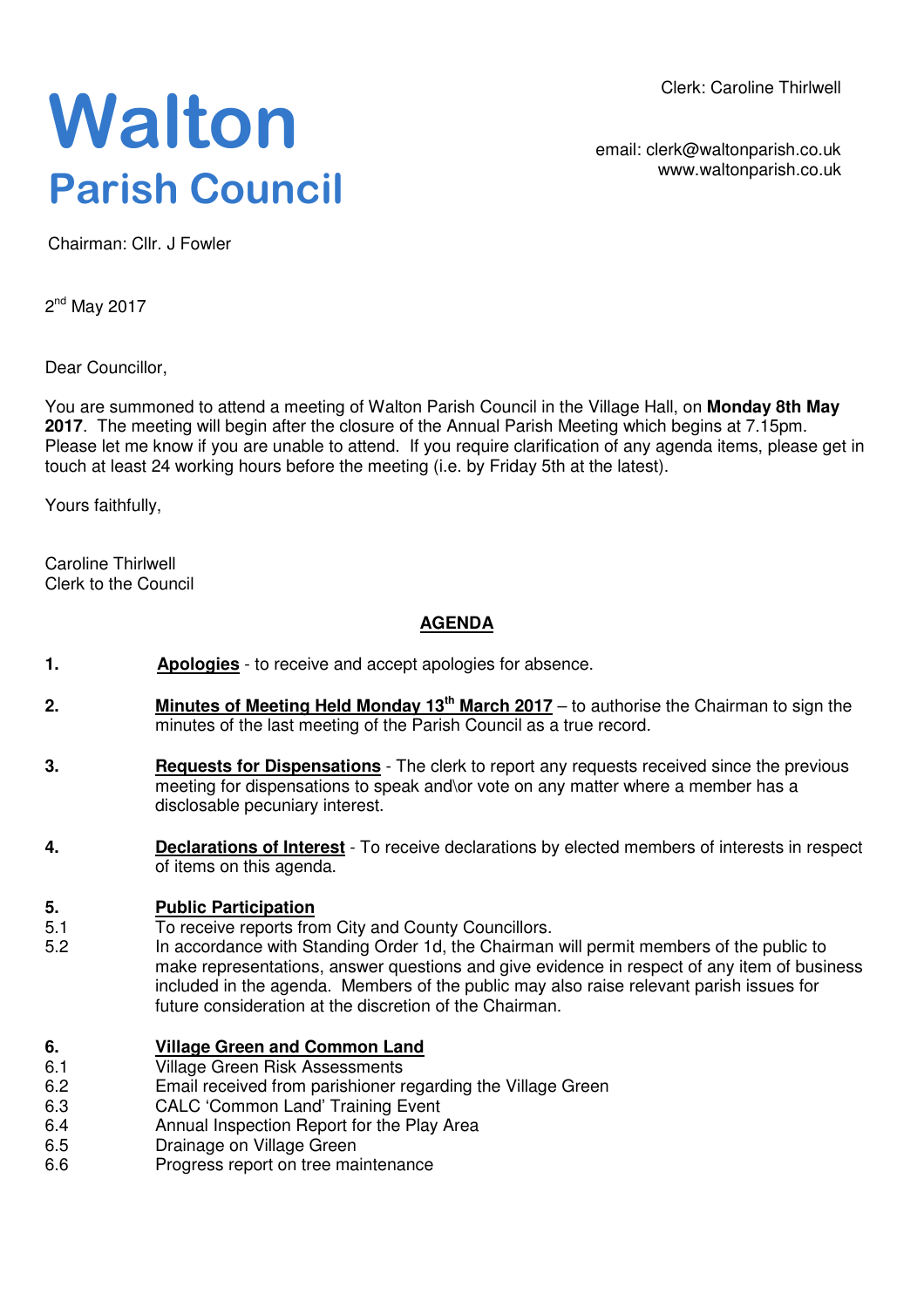| 7.<br>7.1        | <b>Planning Matters</b><br><b>PLANNING SUBMISSION</b><br>17/0238 - Change Of Use From Agricultural Field To Domestic Curtilage;<br>Alterations/Widening Of Existing Vehicular Access (Received 03/04/17)<br>Leafield, Walton, Brampton, CA8 2DH                                                                                                                                                                                                                                                                                                                                                                                                                                                                                                                                                                                                                                                                                                                                                                                                                                                                                                                                                                                                                                                                                                                                                                                                                                                                                                                                                                                                                                                                                                                                                                                                                                                                                                                                                                                         |
|------------------|-----------------------------------------------------------------------------------------------------------------------------------------------------------------------------------------------------------------------------------------------------------------------------------------------------------------------------------------------------------------------------------------------------------------------------------------------------------------------------------------------------------------------------------------------------------------------------------------------------------------------------------------------------------------------------------------------------------------------------------------------------------------------------------------------------------------------------------------------------------------------------------------------------------------------------------------------------------------------------------------------------------------------------------------------------------------------------------------------------------------------------------------------------------------------------------------------------------------------------------------------------------------------------------------------------------------------------------------------------------------------------------------------------------------------------------------------------------------------------------------------------------------------------------------------------------------------------------------------------------------------------------------------------------------------------------------------------------------------------------------------------------------------------------------------------------------------------------------------------------------------------------------------------------------------------------------------------------------------------------------------------------------------------------------|
| 7.2              | <b>NOTICE OF DECISION - "GRANT PERMISSION"</b><br>17/0142 - Barn Conversion And Change Of Use To Bakery Business (Retrospective)<br>(Received 24/04/17)<br>White Hill Farm, Walton, Brampton, CA8 2AZ                                                                                                                                                                                                                                                                                                                                                                                                                                                                                                                                                                                                                                                                                                                                                                                                                                                                                                                                                                                                                                                                                                                                                                                                                                                                                                                                                                                                                                                                                                                                                                                                                                                                                                                                                                                                                                   |
| 8.<br>8.1<br>8.2 | <b>Outside Bodies</b> - To note a verbal report from representatives of:<br>Walton Village Hall Management Committee<br>Save Our Pub                                                                                                                                                                                                                                                                                                                                                                                                                                                                                                                                                                                                                                                                                                                                                                                                                                                                                                                                                                                                                                                                                                                                                                                                                                                                                                                                                                                                                                                                                                                                                                                                                                                                                                                                                                                                                                                                                                    |
| 9.<br>9.1        | <b>Financial Matters</b><br>Insurance Renewal Invitation                                                                                                                                                                                                                                                                                                                                                                                                                                                                                                                                                                                                                                                                                                                                                                                                                                                                                                                                                                                                                                                                                                                                                                                                                                                                                                                                                                                                                                                                                                                                                                                                                                                                                                                                                                                                                                                                                                                                                                                |
| 10.<br>10.1      | <b>Defibrillator Training</b><br><b>Training Event Details</b>                                                                                                                                                                                                                                                                                                                                                                                                                                                                                                                                                                                                                                                                                                                                                                                                                                                                                                                                                                                                                                                                                                                                                                                                                                                                                                                                                                                                                                                                                                                                                                                                                                                                                                                                                                                                                                                                                                                                                                          |
| 11.              | <b>Council Matters and Agenda Items for Future Meetings</b><br>To receive any urgent issues from Councillors (note - no decisions can be taken on items not<br>on the agenda but they can be placed on a future agenda or noted).                                                                                                                                                                                                                                                                                                                                                                                                                                                                                                                                                                                                                                                                                                                                                                                                                                                                                                                                                                                                                                                                                                                                                                                                                                                                                                                                                                                                                                                                                                                                                                                                                                                                                                                                                                                                       |
| 12.              | Correspondence<br>To receive a schedule of correspondence, notices and publications received since the last<br>meeting:<br>CALC - Press release regarding the new boundaries for Clinical Commissioning<br>Groups (CCG's) in Cumbria $-6^{th}$ March 2017<br>CALC - March Circular - $6th$ March 2017<br>$\bullet$<br>Carlisle City Council – Agenda and Reports, Meeting of the Audit Committee – $16th$<br>$\bullet$<br>March 2017<br>Carlisle City Council – Agenda and Reports, Development Control Committee – $17th$<br>$\bullet$<br>March 2017<br>Carlisle City Council - Notice of Executive Key Decisions - 10 <sup>th</sup> March 2017<br>CALC - Devolution and the Voluntary Sector Report - 15 <sup>th</sup> March 2017<br>$\bullet$<br>NALC - Chief Executive's Bulletin - 15th March 2017<br>$\bullet$<br>Carlisle City Council - Agenda and Reports, Standards Committee - 31 <sup>st</sup> March 2017<br>$\bullet$<br>Great North Air Ambulance - e-news Issue 14 - 21 <sup>st</sup> March 2017<br>$\bullet$<br>Carlisle City Council - Agenda and Reports, Community Overview and Scrutiny<br>$\bullet$<br>Panel - 6th April 2017<br>Carlisle City Council - Agenda and Reports, Executive - 10 <sup>th</sup> April 2017<br>Community Emergency Response Team - Post Traumatic Stress Disorder Leaflet -<br>$\bullet$<br>31 <sup>st</sup> March 2017<br>Carlisle City Council - Agenda and Reports, Resources Overview and Scrutiny Panel<br>$\bullet$<br>$-13th$ April 2017<br>CALC - April Newsletter $-5th$ April 2017<br>Carlisle City Council - Agenda and Reports, Environment and Economy Overview<br>and Scrutiny Panel $-20th$ April 2017<br>CALC - Cumbria County Council's new Highways website - 07/04/17<br>$\bullet$<br>CALC - 2017 The Good Councillor Guide now available - 07/04/17<br>$\bullet$<br>CALC - Governance and Accountability for Local Councils in England 2017 edition<br>$\bullet$<br>$-7th$ April 2017<br>Carlisle City Council – Notice of Executive Key Decisions – $7th$ April 2017 |

- Carlisle City Council **Agenda and Reports, Development Control Committee** 21st April 2017
- Carlisle City Council **Agenda and Reports, Regulatory Panel and Licensing**